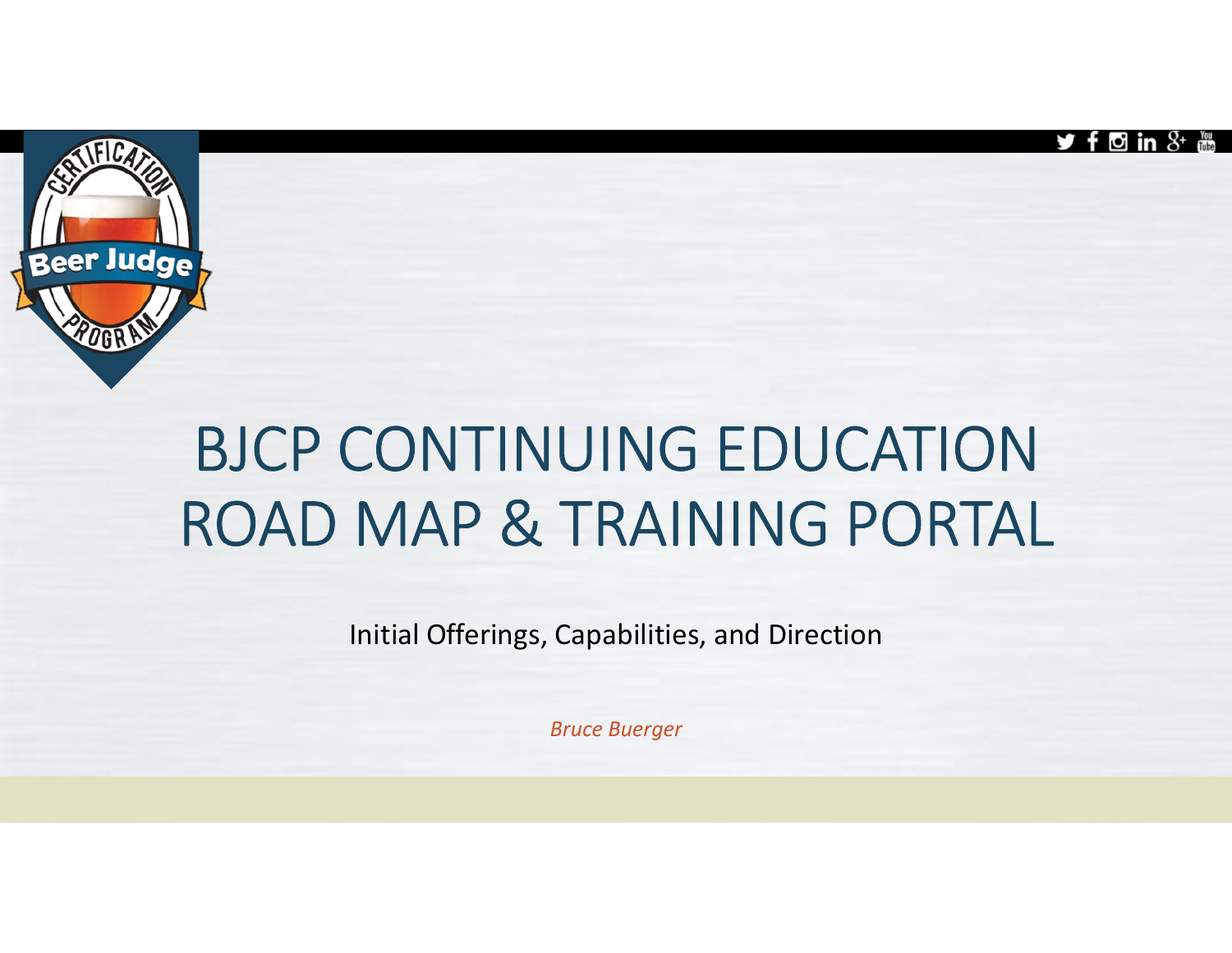

### Purpose of the Portal

- Provide all BJCP members with the opportunity to receive continuing education offerings regardless of location.
- Expand BREW and BICEP offering capabilities.
- Provide self paced learning opportunities to BJCP members.
- Provide the BJCP with the ability to offer educational programs directly to the BJCP membership.
- Provide growth opportunities to BJCP members who wish to contribute.
- Provide educational offerings in multiple languages per demand.
- Conduct membership wide training per new BJCP Board or Exam Directorate initiatives.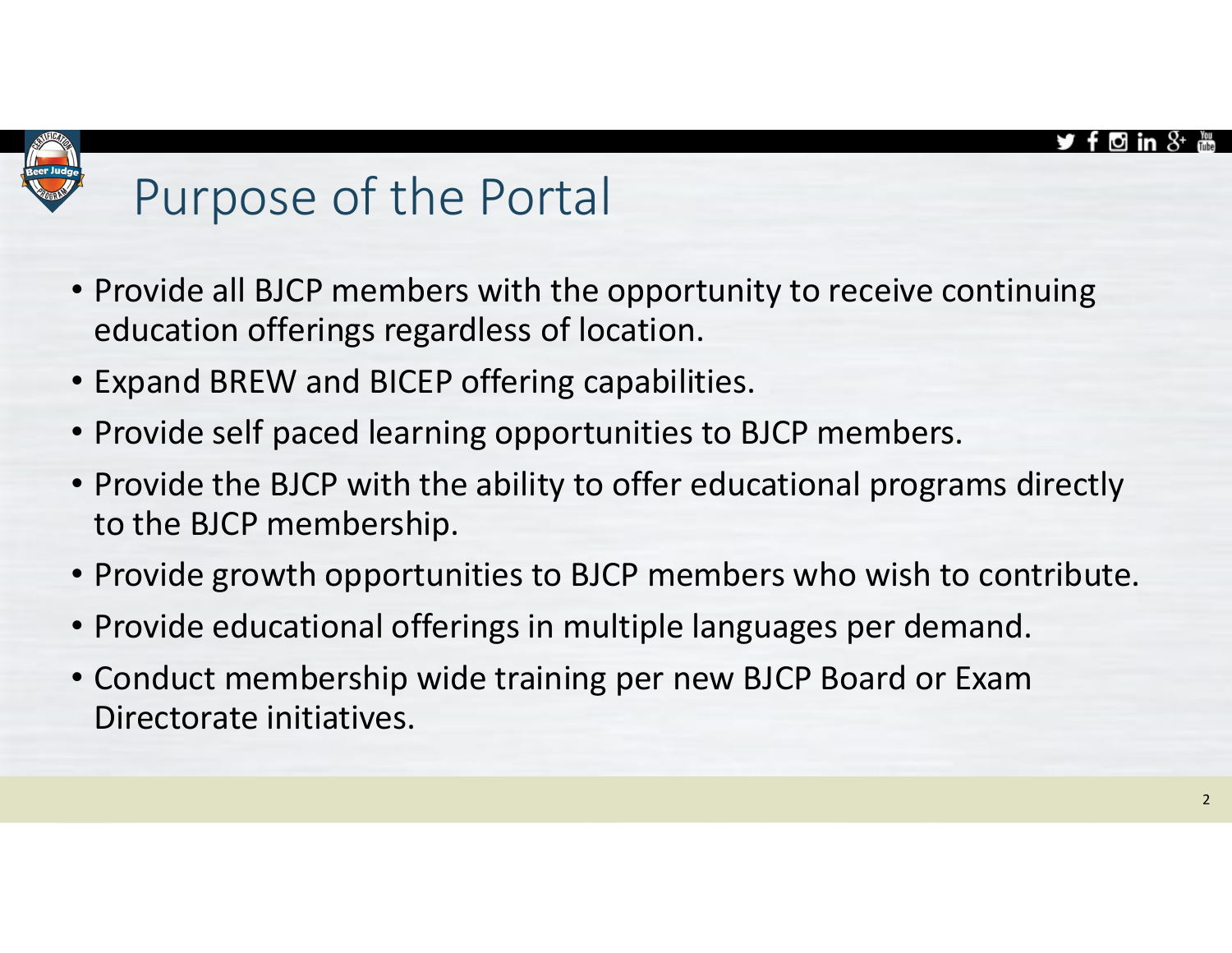### The Tool

- OOOI
- Moodle is a learning management system that is used by educators to create personalized learning environments.
- Open source. GNU General Public License. Large support network.
- Used by businesses, universities, and local school systems.
- Highly flexible and fully customizable. Secure.
- Self paced learning. Tracks user accomplishments.
- Scalable to different browsers and devices.
- Supports multiple languages.
- Moodle YouTube Channel https://www.youtube.com/channel/UC\_eJsmK-DMqA9Dy7bLKKL-g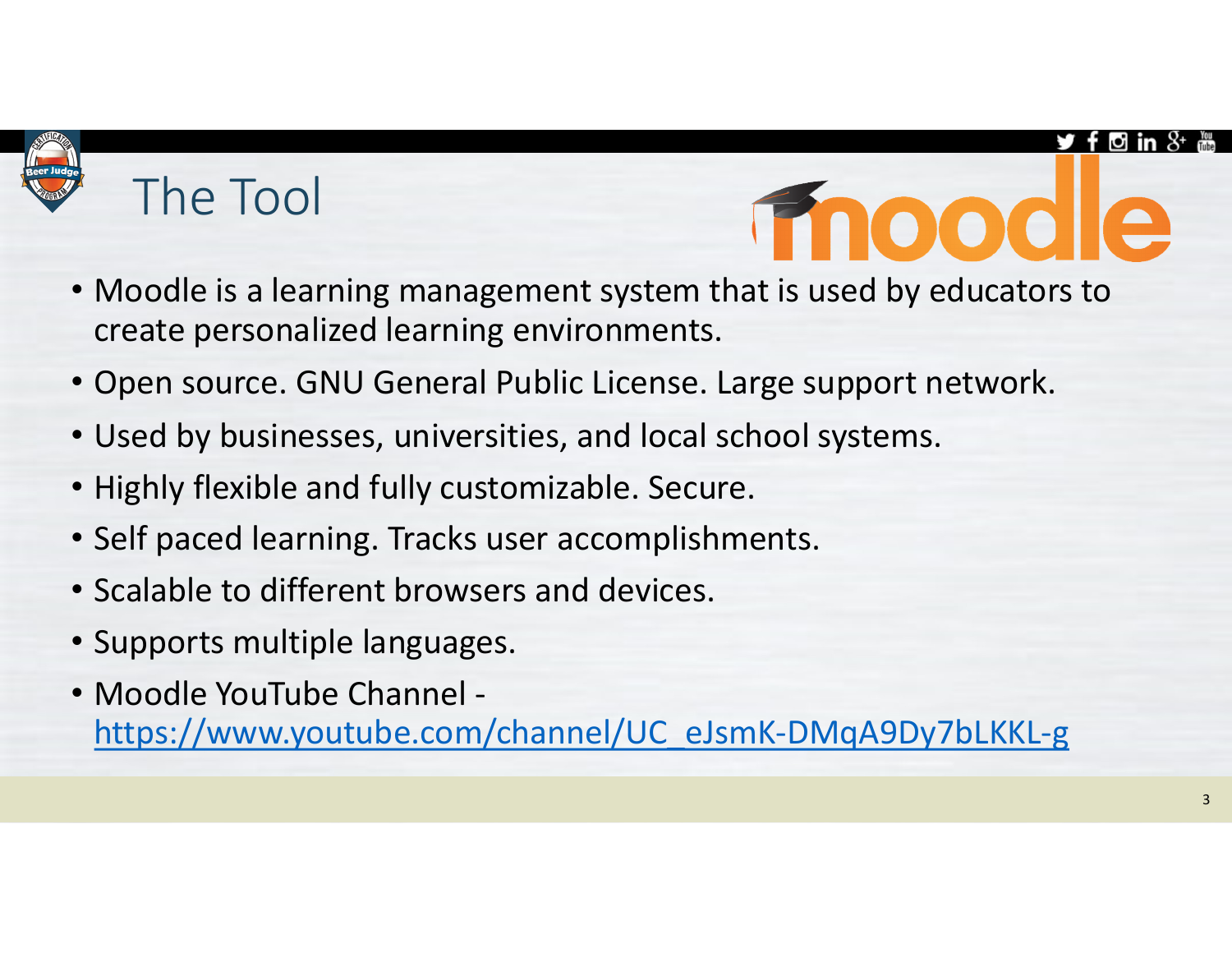### Road Map for the BJCP Portal

### $\checkmark$  Port over existing CEP items from BJCP website

- Grader Training Program
	- $\checkmark$  Beer Tasting Exam Mead Tasting Exam
	- Written Proficiency Exam Cider Tasting Exam
- 2015 style guideline tests



- Help judges transition to the new guidelines.
- Help judges prepare for written proficiency or tasting re-takes. rogram<br>
Frogram<br>
Wam • Mead Tasting Exam<br>
ency Exam • Cider Tasting Exam<br>
line tests<br>
sam line tests<br>
pare for written proficiency or tasting re-transport<br>
Sour fermentation<br>
From • Sour fermentation<br>
• Conditioning Framing Program<br>
• Source Tasting Exam<br>
• Written Proficiency Exam<br>
• Written Proficiency Exam<br>
• Signed Color Tasting Exam<br>
• Help judges transition to the new guidelines.<br>
• Help judges prepare for written proficiency o
- Focused courses
	-
	-

- 
- Ingredients Conditioning



- 
-